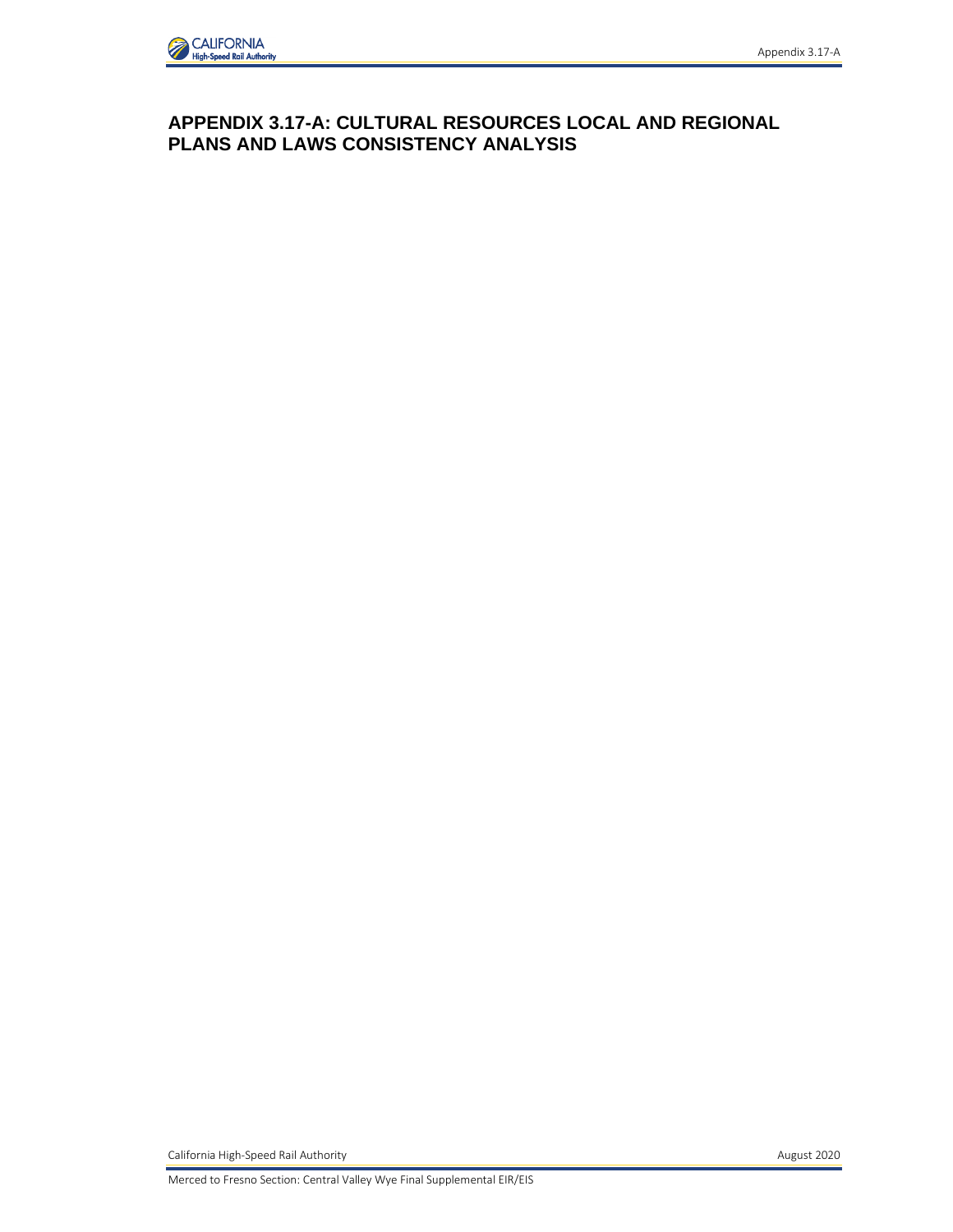

## **APPENDIX 3.17-A: CULTURAL RESOURCES LOCAL AND REGIONAL PLANS AND LAWS CONSISTENCY ANALYSIS**

This appendix addresses California Environmental Quality Act (CEQA) and National Environmental Policy Act (NEPA) requirements to describe a proposed project's inconsistencies or conflicts with applicable local and regional plans and laws. CEQA Guidelines require that an environmental impact report (EIR) discuss any inconsistencies between the proposed project and applicable general plans, specific plans, and regional plans (Guidelines, § [1](#page-1-0)5125(d)). NEPA regulations<sup>1</sup> require a discussion of conflicts between a proposed undertaking and the objectives of federal, regional, state, local and tribal<sup>[2](#page-1-1)</sup> land use plans, policies, and laws, as well as a description of the extent to which the Authority would reconcile the inconsistencies (Council on Environmental Quality Regulations, §§ 1502.16(c), 1506.2(d)).

Although the Volume 1, *Merced to Fresno Section: Central Valley Wye Final Supplemental Environmental Impact Report/Supplemental Environmental Impact Statement* describes the Central Valley Wye alternatives' inconsistency with local and regional plans and laws in order to provide a context for the project, inconsistency with such plans and laws is not considered an environmental impact.

Table 1 of this appendix provides the following:

- A determination for each applicable local and regional plan or law that identifies whether the Central Valley Wye alternatives are consistent or inconsistent with the goals, objectives, policies, or ordinances that each applicable local and regional plan or law contains.
- In the event that an inconsistency has been identified the following information has been provided:
	- An explanation of why the Central Valley Wye alternatives are inconsistent;
	- A discussion of approaches the Authority has committed to take to reconcile any inconsistency. Such approaches consist of impact avoidance and minimization features (described in Volume 2, Technical Appendices, Appendix 2-B, California High-Speed Rail Authority Environmental Commitments: Impact Avoidance and Minimization Features); and activities described in Volume 2, Appendix 2-C, Applicable Design Standards.
	- The rationale for carrying forth the Central Valley Wye alternatives if it remains inconsistent with the local and regional plan or law despite these approaches.
- Where it has been determined that the Central Valley Wye alternatives are consistent with a local and regional goal, objective, policy, or law, neither reconciliation nor the rationale behind it are required and Table 1 shows this as "N/A".

<span id="page-1-0"></span> $1$  NEPA regulations refer to the regulations issued by the Council for Environmental Quality located at 40 CFR Part 1500.

<span id="page-1-1"></span><sup>&</sup>lt;sup>2</sup> No designated tribal lands exist in the vicinity of the Central Valley Wye alternatives and no analysis of tribal land use policies is provided.

California High-Speed Rail Authority **August 2020 August 2020** 

Merced to Fresno Section: Central Valley Wye Final Supplemental EIR/EIS **Page 1 A-1** Page | A-1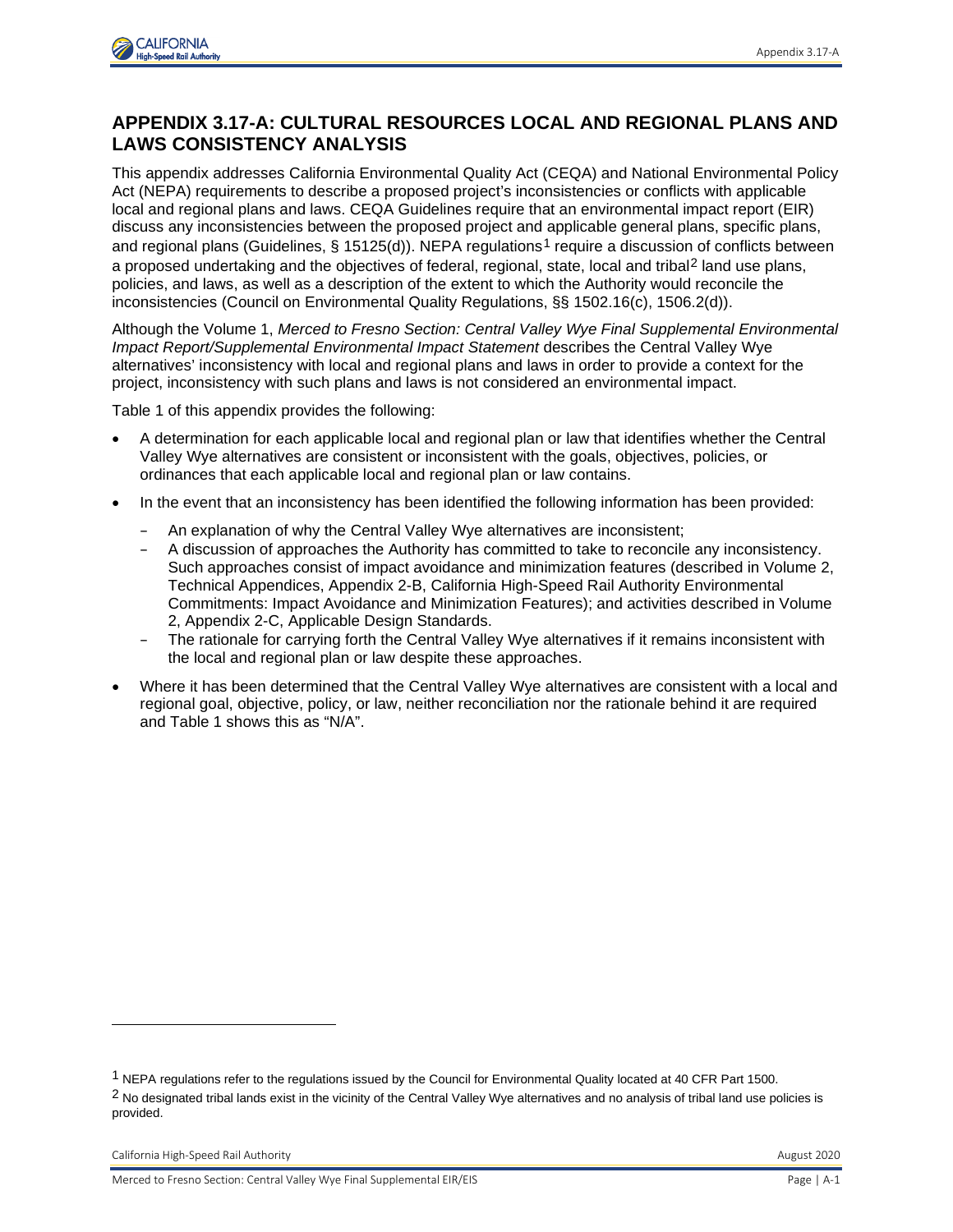

| Applicable Local and Regional Plan /<br>Law                                                                                                                                                               | Inconsistency                                                                                                                                                                                                                                                                                                                                                                                                                                                                                                                                                                                                                                | <b>Reconciliation</b>                                                                                                                                                                                                                                                                                                                                                                                                                                                                                                                                                                                                                                                                                                                                                                                                                                                          | Rationale                                                                                                                                                                                                                                                  |
|-----------------------------------------------------------------------------------------------------------------------------------------------------------------------------------------------------------|----------------------------------------------------------------------------------------------------------------------------------------------------------------------------------------------------------------------------------------------------------------------------------------------------------------------------------------------------------------------------------------------------------------------------------------------------------------------------------------------------------------------------------------------------------------------------------------------------------------------------------------------|--------------------------------------------------------------------------------------------------------------------------------------------------------------------------------------------------------------------------------------------------------------------------------------------------------------------------------------------------------------------------------------------------------------------------------------------------------------------------------------------------------------------------------------------------------------------------------------------------------------------------------------------------------------------------------------------------------------------------------------------------------------------------------------------------------------------------------------------------------------------------------|------------------------------------------------------------------------------------------------------------------------------------------------------------------------------------------------------------------------------------------------------------|
| 2030 Merced County General Plan (2013)                                                                                                                                                                    |                                                                                                                                                                                                                                                                                                                                                                                                                                                                                                                                                                                                                                              |                                                                                                                                                                                                                                                                                                                                                                                                                                                                                                                                                                                                                                                                                                                                                                                                                                                                                |                                                                                                                                                                                                                                                            |
| Goal RCR-2: Protect and preserve the<br>cultural, archaeological, and historic<br>resources of the County in order to<br>maintain its unique character.                                                   | Inconsistent.<br>Consistent with implementation of CUL-<br>MM#1, CUL-MM#2, and CUL-MM#3.<br>While the Central Valley Wye<br>alternatives would not affect any known<br>cultural resources, there is a potential for<br>construction activities to impair the<br>significance of unknown archaeological<br>resources, including in areas where<br>permission to enter has not been<br>granted. Unknown archaeological sites<br>might represent the full range of<br>prehistoric or historic activities conducted<br>over time, from prehistoric lithic scatters<br>and village sites, to historic-era<br>homestead remains, to human burials. | Through implementation of CUL-MM#1,<br>the Authority would complete the<br>inventory for archaeological resources<br>and develop treatment plans for any<br>identified resources that would be<br>impaired by the project. Implementation<br>of CUL-MM#2 and CUL-MM#3 would<br>ensure that construction crews are<br>trained to identify buried cultural<br>resources during construction activities,<br>provide for construction monitoring by<br>qualified professionals in areas of<br>archaeological sensitivity, and establish<br>procedures to stop work in the event of a<br>discovery. In accordance with CUL-<br>MM#3, if human remains are<br>encountered, the appropriate state and<br>federal laws would be followed to<br>determine whether the remains are<br>affiliated with a Native American tribe; if<br>so, such remains would be treated<br>appropriately. | The Authority is mandated to construct<br>and operate the HSR project. This is a<br>state-level project that would have<br>benefits across multiple resources areas.<br>The project design includes measures to<br>minimize impacts on cultural resources. |
| Policy RCR-2.1: Archaeological Site and<br><b>Artifact Protection</b><br>Require development projects that affect<br>archaeological sites and artifacts to avoid<br>disturbance or damage to these sites. | Inconsistent.<br>Consistent with implementation of CUL-<br>MM#1, CUL-MM#2, and CUL-MM#3.<br>While the Central Valley Wye<br>alternatives would not affect any known<br>cultural resources, there is a potential for<br>construction activities to impair the<br>significance of unknown archaeological<br>resources, including in areas where<br>permission to enter has not been<br>granted. Unknown archaeological sites                                                                                                                                                                                                                   | Through implementation of CUL-MM#1,<br>the Authority would complete the<br>inventory for archaeological resources<br>and develop treatment plans for any<br>identified resources that would be<br>impaired by the project. Implementation<br>of CUL-MM#2 and CUL-MM#3 would<br>ensure that construction crews are<br>trained to identify buried cultural<br>resources during construction activities,<br>provide for construction monitoring by                                                                                                                                                                                                                                                                                                                                                                                                                                | The Authority is mandated to construct<br>and operate the HSR project. This is a<br>state-level project that would have<br>benefits across multiple resources areas.<br>The project design includes measures to<br>minimize impacts on cultural resources. |

## **Table 1 Applicable Local and Regional Plan and Law Inconsistency, Reconciliation, and Rationale**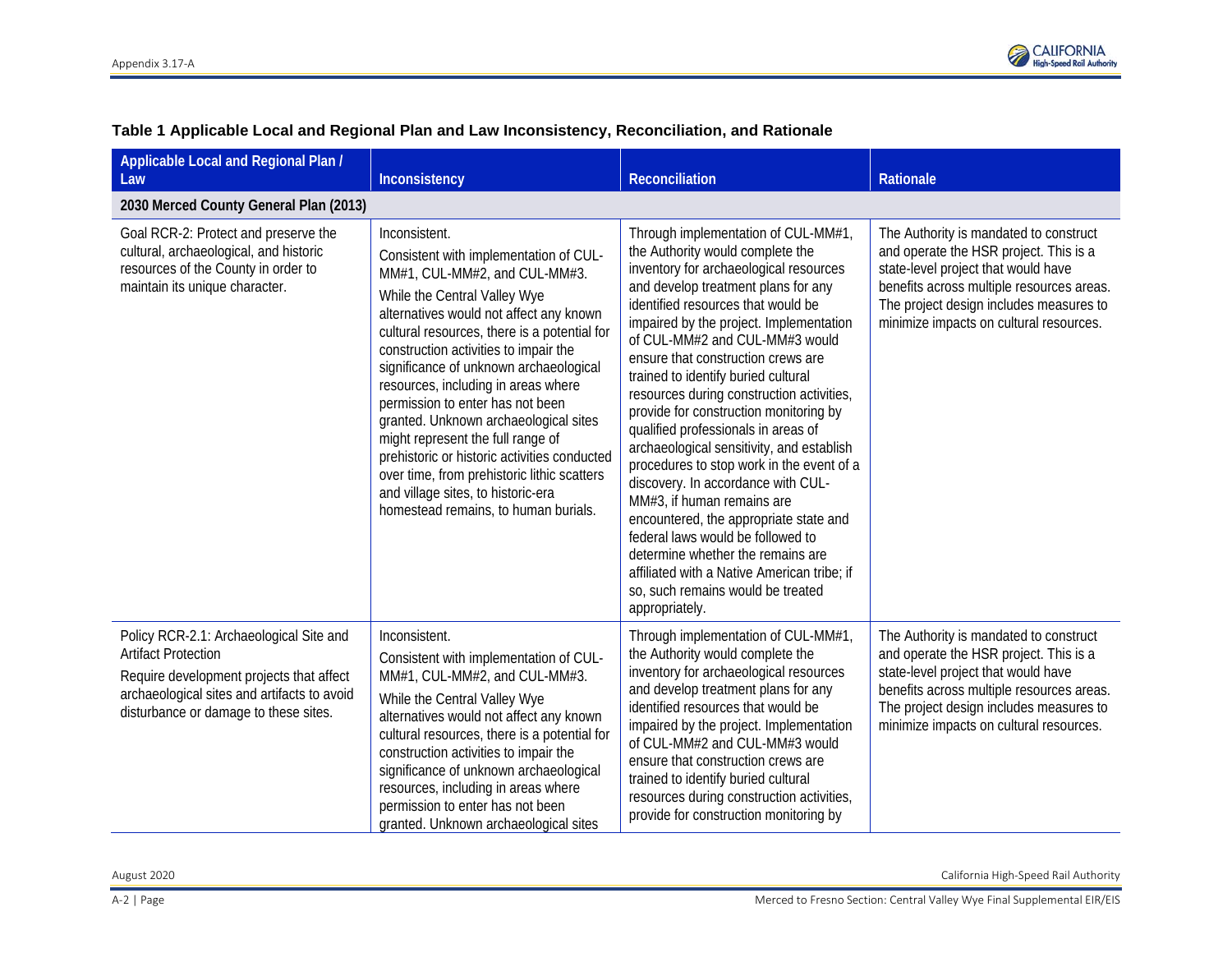| Applicable Local and Regional Plan /<br>Law                                                                                                                                                                                                                     | Inconsistency                                                                                                                                                                                                  | Reconciliation                                                                                                                                                                                                                                                                                                                                                                                                              | Rationale                                                                                                                                                            |
|-----------------------------------------------------------------------------------------------------------------------------------------------------------------------------------------------------------------------------------------------------------------|----------------------------------------------------------------------------------------------------------------------------------------------------------------------------------------------------------------|-----------------------------------------------------------------------------------------------------------------------------------------------------------------------------------------------------------------------------------------------------------------------------------------------------------------------------------------------------------------------------------------------------------------------------|----------------------------------------------------------------------------------------------------------------------------------------------------------------------|
|                                                                                                                                                                                                                                                                 | might represent the full range of<br>prehistoric or historic activities conducted<br>over time, from prehistoric lithic scatters<br>and village sites, to historic-era<br>homestead remains, to human burials. | qualified professionals in areas of<br>archaeological sensitivity, and establish<br>procedures to stop work in the event of a<br>discovery. In accordance with CUL-<br>MM#3, if human remains are<br>encountered, the appropriate state and<br>federal laws would be followed to<br>determine whether the remains are<br>affiliated with a Native American tribe; if<br>so, such remains would be treated<br>appropriately. |                                                                                                                                                                      |
| Policy RCR-2.2: Historic Area<br>Preservation<br>Support the preservation of historical<br>structures and areas, particularly those<br>listed on the National Registrar [sic] of<br>Historic Places and California Registrar<br>[sic] of Historic Places [sic]. | Consistent                                                                                                                                                                                                     | N/A                                                                                                                                                                                                                                                                                                                                                                                                                         | N/A                                                                                                                                                                  |
| Policy RCR-2.3: Architectural Character<br>Preservation<br>Require that the original architectural<br>character of significant State and Federally<br>listed historic structures be maintained in<br>compliance with preservation standards<br>and regulations. | Consistent                                                                                                                                                                                                     | N/A                                                                                                                                                                                                                                                                                                                                                                                                                         | N/A                                                                                                                                                                  |
| Policy ROS-2.4: Park and Open Space<br><b>Historic Resource Preservation</b><br>Require the preservation of historic<br>resources located in parks and publicly-<br>owned open-space areas.                                                                     | Consistent                                                                                                                                                                                                     | N/A                                                                                                                                                                                                                                                                                                                                                                                                                         | N/A                                                                                                                                                                  |
| Policy RCR-2.5: Human Remains<br>Discovery<br>Require that, in the event of discovery of<br>human remains on any project<br>construction site, all work in the vicinity of                                                                                      | Inconsistent.<br>Consistent with implementation of CUL-<br>MM#3.                                                                                                                                               | In accordance with CUL-MM#3, if human<br>remains are encountered, the<br>appropriate state and federal laws would<br>be followed to determine whether the<br>remains are affiliated with a Native                                                                                                                                                                                                                           | The Authority is mandated to construct<br>and operate the HSR project. This is a<br>state-level project that would have<br>benefits across multiple resources areas. |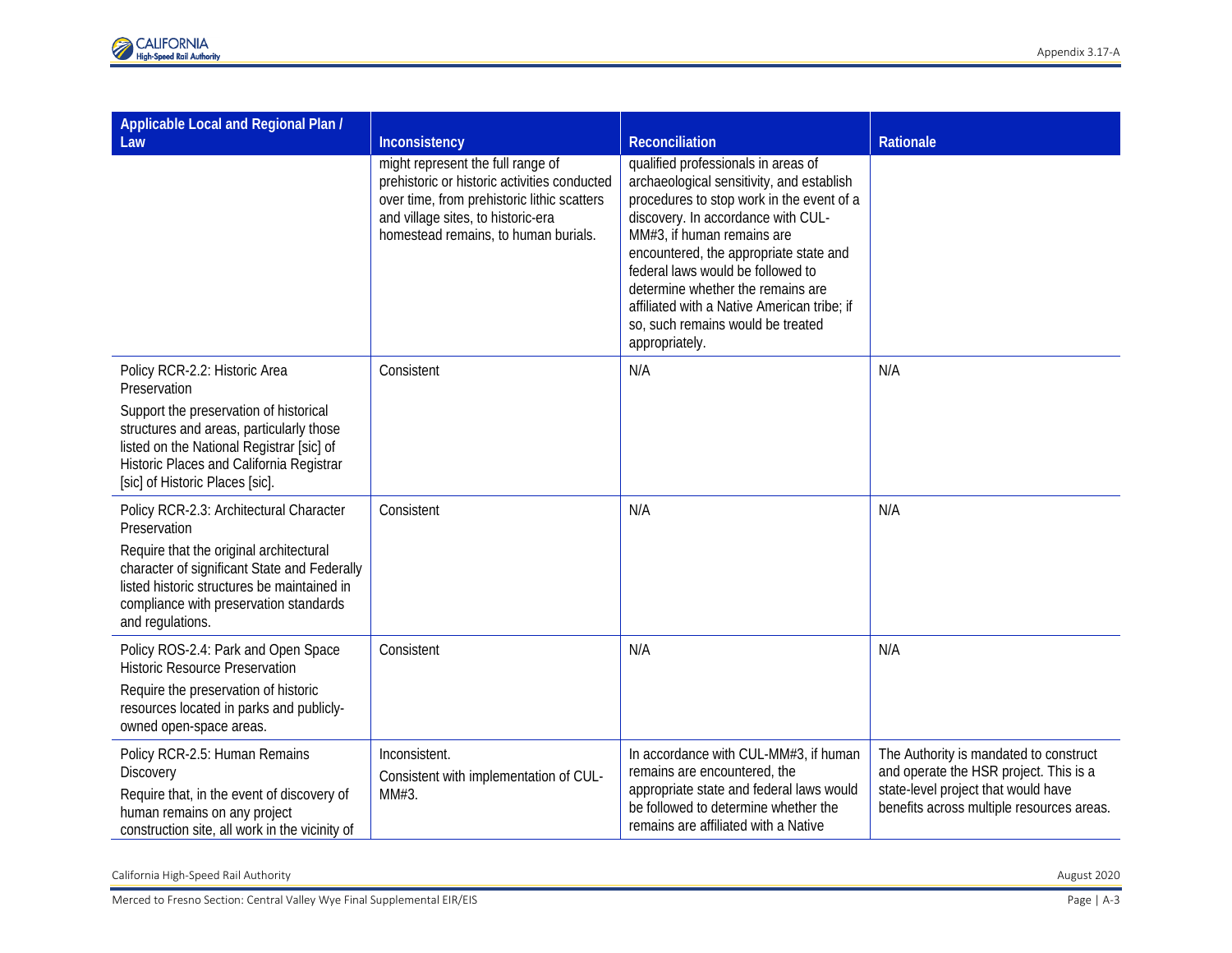

| Applicable Local and Regional Plan /<br>Law                                                                                                                                                                                                                                                                                       | Inconsistency                                                                                                                                                                                                                                                                                                                                                                                                                                                                                                                                    | <b>Reconciliation</b>                                                                                                                                                                                                            | Rationale                                                                          |
|-----------------------------------------------------------------------------------------------------------------------------------------------------------------------------------------------------------------------------------------------------------------------------------------------------------------------------------|--------------------------------------------------------------------------------------------------------------------------------------------------------------------------------------------------------------------------------------------------------------------------------------------------------------------------------------------------------------------------------------------------------------------------------------------------------------------------------------------------------------------------------------------------|----------------------------------------------------------------------------------------------------------------------------------------------------------------------------------------------------------------------------------|------------------------------------------------------------------------------------|
| the find will cease and the County coroner<br>and Native American Heritage<br>Commission will be notified.                                                                                                                                                                                                                        | While the Central Valley Wye<br>alternatives would not affect any known<br>cultural resources, there is a potential for<br>construction activities to impair the<br>significance of unknown archaeological<br>resources, including in areas where<br>permission to enter has not been<br>granted. Unknown archaeological sites<br>might represent the full range of<br>prehistoric or historic activities conducted<br>over time, from prehistoric lithic scatters<br>and village sites, to historic-era<br>homestead remains, to human burials. | American tribe; if so, such remains would<br>be treated appropriately. This begins<br>with ceasing construction and notifying<br>the County coroner, who then notifies the<br>Native American Heritage Commission,<br>as needed. | The project design includes measures to<br>minimize impacts on cultural resources. |
| Policy RCR-2.6: Historic Buildings and<br>Areas<br>Identify and preserve buildings and areas<br>with special and recognized historic,<br>architectural, or aesthetic value during the<br>Community Plan update process. New<br>development should respect architecturally<br>and historically significant buildings and<br>areas. | Consistent                                                                                                                                                                                                                                                                                                                                                                                                                                                                                                                                       | N/A                                                                                                                                                                                                                              | N/A                                                                                |
| Policy RCR-2.7: Historic Preservation<br>Support the efforts of local preservation<br>groups and community property owners to<br>preserve or improve building facades and<br>exteriors consistent with the historic visual<br>character of the specific building or area.                                                         | Consistent                                                                                                                                                                                                                                                                                                                                                                                                                                                                                                                                       | N/A                                                                                                                                                                                                                              | N/A                                                                                |
| Policy RCR-2.8: Historical Preservation<br>Area/Site Designations<br>Allow sites of historical and archaeological<br>significance to be designated as historical<br>preservation areas or sites during the<br>Community Planning process or on<br>individual sites in rural areas.                                                | Consistent                                                                                                                                                                                                                                                                                                                                                                                                                                                                                                                                       | N/A                                                                                                                                                                                                                              | N/A                                                                                |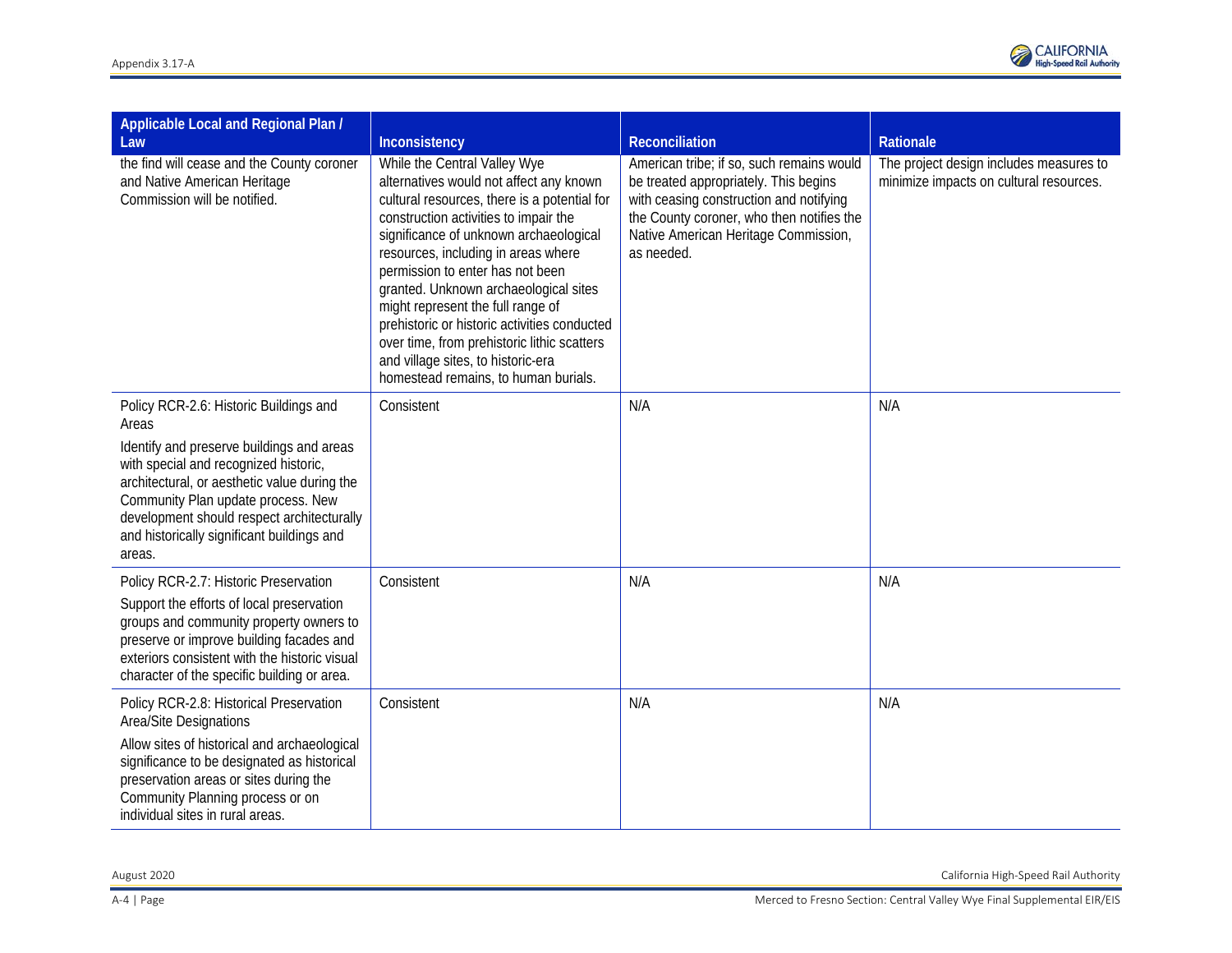| Applicable Local and Regional Plan /<br>Law                                                                                                                                                                                                                | Inconsistency                                                                                                                                                                                                                                                                                                                                                                                                                                                                                                                                                                                                                                | Reconciliation                                                                                                                                                                                                                                                                                                                                                                                                                                                                                                                                                                                                                                                                                                                                                                                                          | Rationale                                                                                                                                                                                                                                                 |
|------------------------------------------------------------------------------------------------------------------------------------------------------------------------------------------------------------------------------------------------------------|----------------------------------------------------------------------------------------------------------------------------------------------------------------------------------------------------------------------------------------------------------------------------------------------------------------------------------------------------------------------------------------------------------------------------------------------------------------------------------------------------------------------------------------------------------------------------------------------------------------------------------------------|-------------------------------------------------------------------------------------------------------------------------------------------------------------------------------------------------------------------------------------------------------------------------------------------------------------------------------------------------------------------------------------------------------------------------------------------------------------------------------------------------------------------------------------------------------------------------------------------------------------------------------------------------------------------------------------------------------------------------------------------------------------------------------------------------------------------------|-----------------------------------------------------------------------------------------------------------------------------------------------------------------------------------------------------------------------------------------------------------|
| Madera County General Plan (1995)                                                                                                                                                                                                                          |                                                                                                                                                                                                                                                                                                                                                                                                                                                                                                                                                                                                                                              |                                                                                                                                                                                                                                                                                                                                                                                                                                                                                                                                                                                                                                                                                                                                                                                                                         |                                                                                                                                                                                                                                                           |
| Goal 4.D: To identify, protect, and<br>enhance Madera County's important<br>historical, archaeological, paleontological,<br>and cultural sites and their contributing<br>environment.                                                                      | Consistent                                                                                                                                                                                                                                                                                                                                                                                                                                                                                                                                                                                                                                   | N/A                                                                                                                                                                                                                                                                                                                                                                                                                                                                                                                                                                                                                                                                                                                                                                                                                     | N/A                                                                                                                                                                                                                                                       |
| Policy 4.D.1: Requires that the views of<br>the local Native American community be<br>solicited in cases where development may<br>result in disturbance to sites containing<br>evidence of Native American activity or to<br>sites of cultural importance. | Consistent                                                                                                                                                                                                                                                                                                                                                                                                                                                                                                                                                                                                                                   | N/A                                                                                                                                                                                                                                                                                                                                                                                                                                                                                                                                                                                                                                                                                                                                                                                                                     | N/A                                                                                                                                                                                                                                                       |
| Policy 4.D.2: Promotes the preservation<br>and maintenance of Madera County's<br>paleontological, archaeological, and<br>historical resources.                                                                                                             | Consistent                                                                                                                                                                                                                                                                                                                                                                                                                                                                                                                                                                                                                                   | N/A                                                                                                                                                                                                                                                                                                                                                                                                                                                                                                                                                                                                                                                                                                                                                                                                                     | N/A                                                                                                                                                                                                                                                       |
| Policy 4.D.3: Requires that discretionary<br>development projects identify and protect<br>from damage, destruction, and abuse,<br>important historical, archaeological,<br>paleontological, and cultural sites and their<br>contributing environment.      | Inconsistent.<br>Consistent with implementation of CUL-<br>MM#1, CUL-MM#2, and CUL-MM#3.<br>While the Central Valley Wye<br>alternatives would not affect any known<br>cultural resources, there is a potential for<br>construction activities to impair the<br>significance of unknown archaeological<br>resources, including in areas where<br>permission to enter has not been<br>granted. Unknown archaeological sites<br>might represent the full range of<br>prehistoric or historic activities conducted<br>over time, from prehistoric lithic scatters<br>and village sites, to historic-era<br>homestead remains, to human burials. | Through implementation of CUL-MM#1,<br>the Authority would complete the<br>inventory for archaeological resources<br>and develop treatment plans for any<br>identified resources that would be<br>impaired by the project. Implementation<br>of CUL-MM#2 and CUL-MM#3 would<br>ensure that construction crews are<br>trained to identify buried cultural<br>resources during construction activities,<br>provide for construction monitoring by<br>qualified professionals in areas of<br>archaeological sensitivity, and establish<br>procedures to stop work in the event of a<br>discovery. In accordance with CUL-<br>MM#3, if human remains are<br>encountered, the appropriate state and<br>federal laws would be followed to<br>determine whether the remains are<br>affiliated with a Native American tribe; if | The Authority is mandated to construct<br>and operate the HSR project. This is a<br>state-level project that would have<br>benefits across multiple resource areas.<br>The project design includes measures to<br>minimize impacts on cultural resources. |

California High-Speed Rail Authority August 2020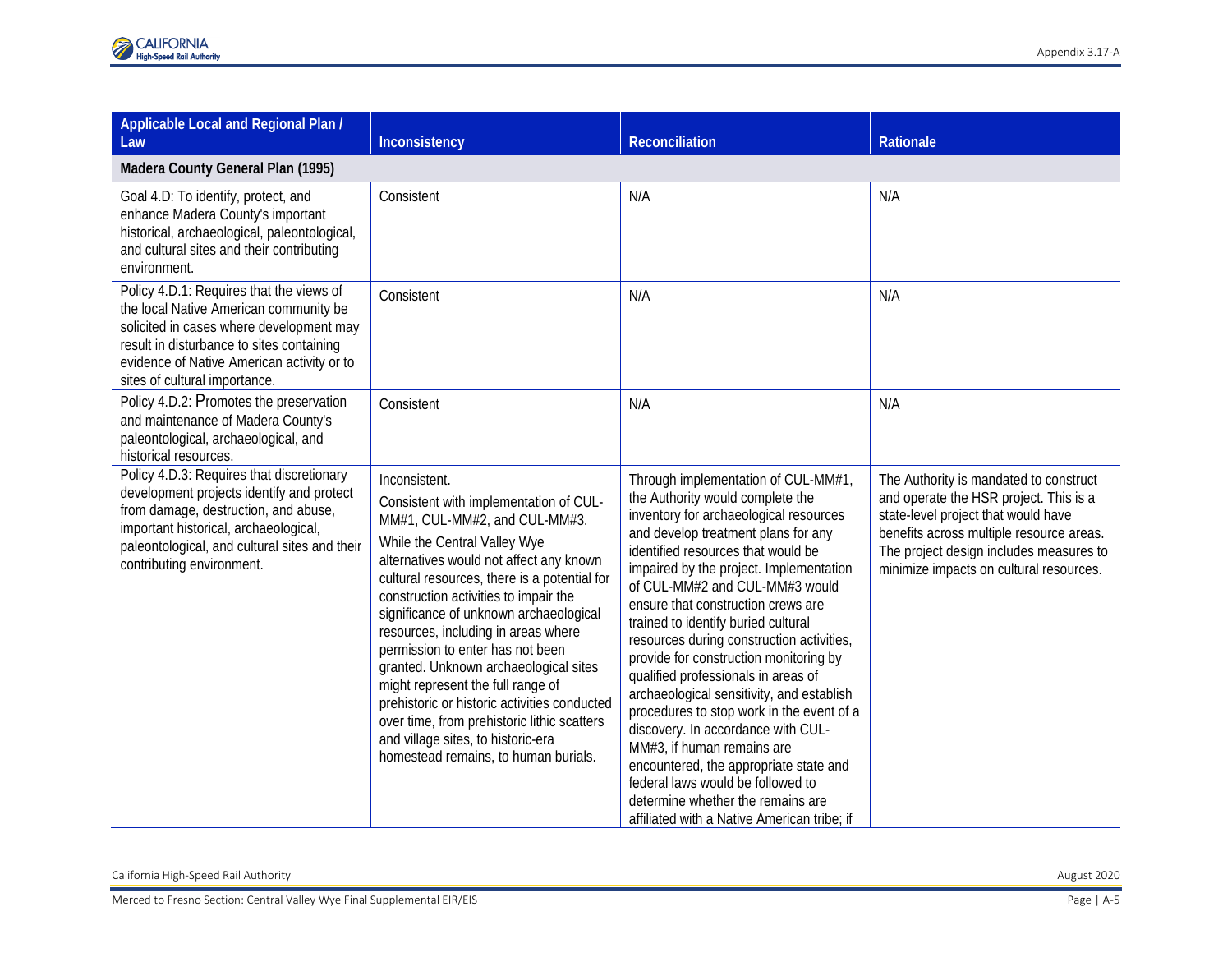| Applicable Local and Regional Plan /<br>Law                                                                                                                                                                                                                                                                                                                                   | Inconsistency | Reconciliation                                      | Rationale |
|-------------------------------------------------------------------------------------------------------------------------------------------------------------------------------------------------------------------------------------------------------------------------------------------------------------------------------------------------------------------------------|---------------|-----------------------------------------------------|-----------|
|                                                                                                                                                                                                                                                                                                                                                                               |               | so, such remains would be treated<br>appropriately. |           |
| Policy 4.D.4: Maintain confidentiality<br>regarding the locations of archaeological<br>sites in order to preserve and protect<br>these resources from vandalism and the<br>unauthorized removal of artifacts. If<br>significant archaeological and cultural<br>resources are open to the public, the<br>County shall control public access to<br>prevent damage or vandalism. | Consistent    | N/A                                                 | N/A       |
| Policy 4.D.6: Encourage the preservation<br>of the original architectural character of<br>significant historic structures and districts.<br>To this end, the County shall use the State<br>Historic Building Code.                                                                                                                                                            | Consistent    | N/A                                                 | N/A       |
| Policy 4.D.7: Use existing legislation and<br>propose local legislation for the<br>identification and protection of cultural<br>resources and their contributing<br>environment.                                                                                                                                                                                              | Consistent    | N/A                                                 | N/A       |
| Policy 4.D.8: Support the registration of<br>cultural resources in appropriate landmark<br>designations (i.e., National Register of<br>Historic Places, California Historical<br>Landmarks, Points of Historical Interest, or<br>Local Landmark). The County shall assist<br>private citizens seeking these designations<br>for their property.                               | Consistent    | N/A                                                 | N/A       |
| Fresno County General Plan (2003)                                                                                                                                                                                                                                                                                                                                             |               |                                                     |           |
| Policy OS-J.1: The County shall require<br>that discretionary development projects,<br>as part of any required CEQA review,<br>identify and protect important historical,<br>archeological, paleontological, and cultural<br>sites and their contributing environment<br>from damage, destruction, and abuse to                                                               | Consistent    | N/A                                                 | N/A       |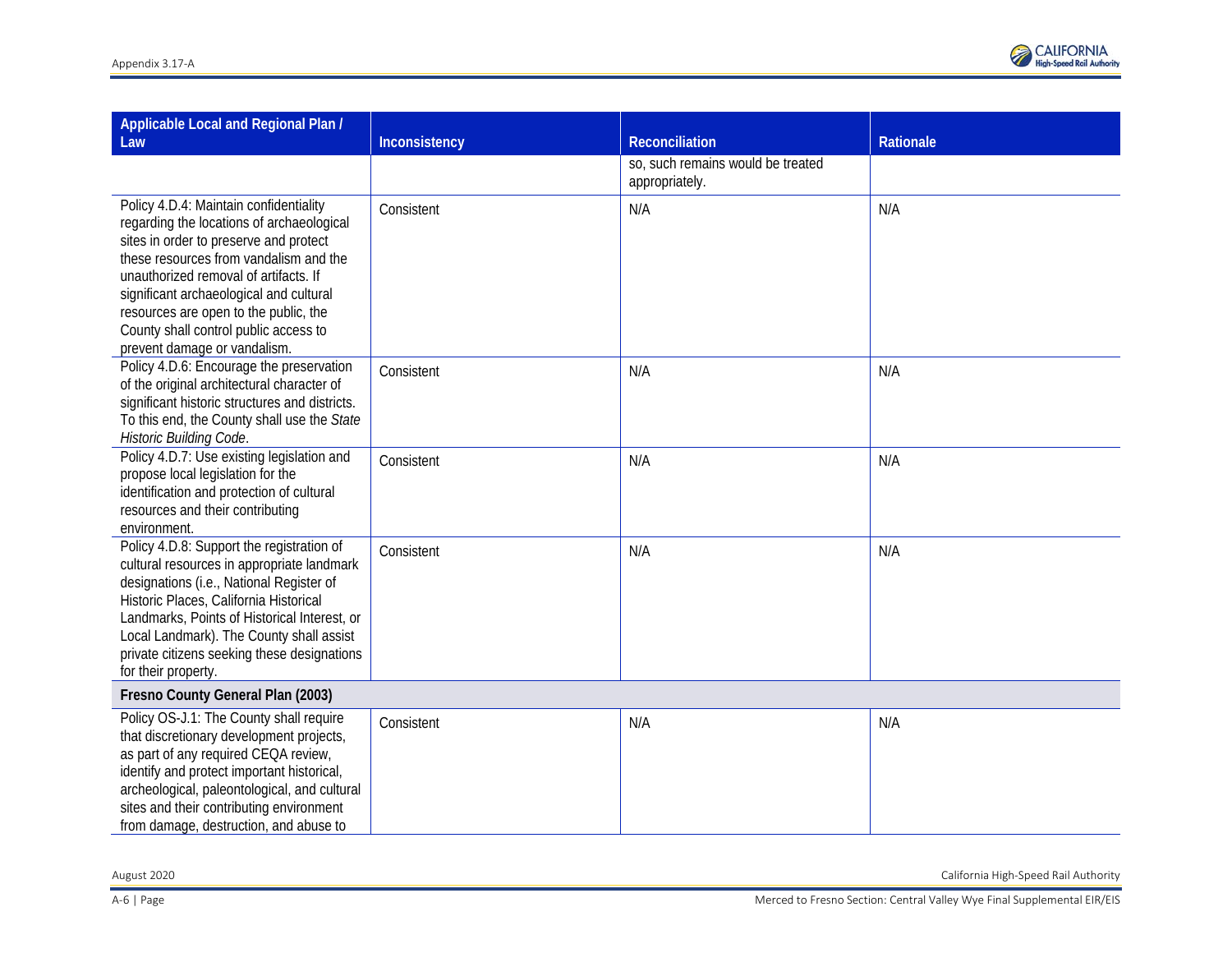| Applicable Local and Regional Plan /                                                                                                                                                                                                                                                        |               |                       |                  |
|---------------------------------------------------------------------------------------------------------------------------------------------------------------------------------------------------------------------------------------------------------------------------------------------|---------------|-----------------------|------------------|
| Law                                                                                                                                                                                                                                                                                         | Inconsistency | <b>Reconciliation</b> | <b>Rationale</b> |
| the maximum extent feasible. Project-level<br>mitigation shall include accurate site<br>surveys, consideration of project<br>alternatives to preserve archeological and<br>historic resources, and provision for<br>resource recovery and preservation when<br>displacement is unavoidable. |               |                       |                  |
| Stanislaus County General Plan (2016)                                                                                                                                                                                                                                                       |               |                       |                  |
| Policy 24: The County will support the<br>preservation of Stanislaus County's<br>cultural legacy of archeological, historical,<br>and paleontological resources for future<br>generations.                                                                                                  | Consistent    | N/A                   | N/A              |
| City of Merced General Plan (2015)                                                                                                                                                                                                                                                          |               |                       |                  |
| Policy: SD-2.1 Identify and preserve the<br>City's archaeological resources.                                                                                                                                                                                                                | Consistent    | N/A                   | N/A              |
| Policy SD-2.2: Identify and preserve the<br>City's historic and cultural resources.                                                                                                                                                                                                         | Consistent    | N/A                   | N/A              |
| City of Chowchilla 2040 General Plan (2011)                                                                                                                                                                                                                                                 |               |                       |                  |
| Objective OS 14: promote the City of<br>Chowchilla's cultural resources as a<br>means to enhance the City's identity as an<br>important center of the Central Valley<br>history.                                                                                                            | Consistent    | N/A                   | N/A              |
| Policy OS 14.1: Promote the preservation<br>of cultural resources to ensure that<br>citizens of Chowchilla have an opportunity<br>to understand and appreciate the City's<br>unique heritage.                                                                                               | Consistent    | N/A                   | N/A              |
| Policy OS 14.2: Promote neighborhood /<br>City identity and the role of historic<br>preservation in community enhancement.                                                                                                                                                                  | Consistent    | N/A                   | N/A              |
| Policy OS 14.3: Promote an understanding<br>of the significance of the City's cultural<br>resources, the criteria for historic<br>designation, historic design review                                                                                                                       | Consistent    | N/A                   | N/A              |

California High -Speed Rail Authority August 2020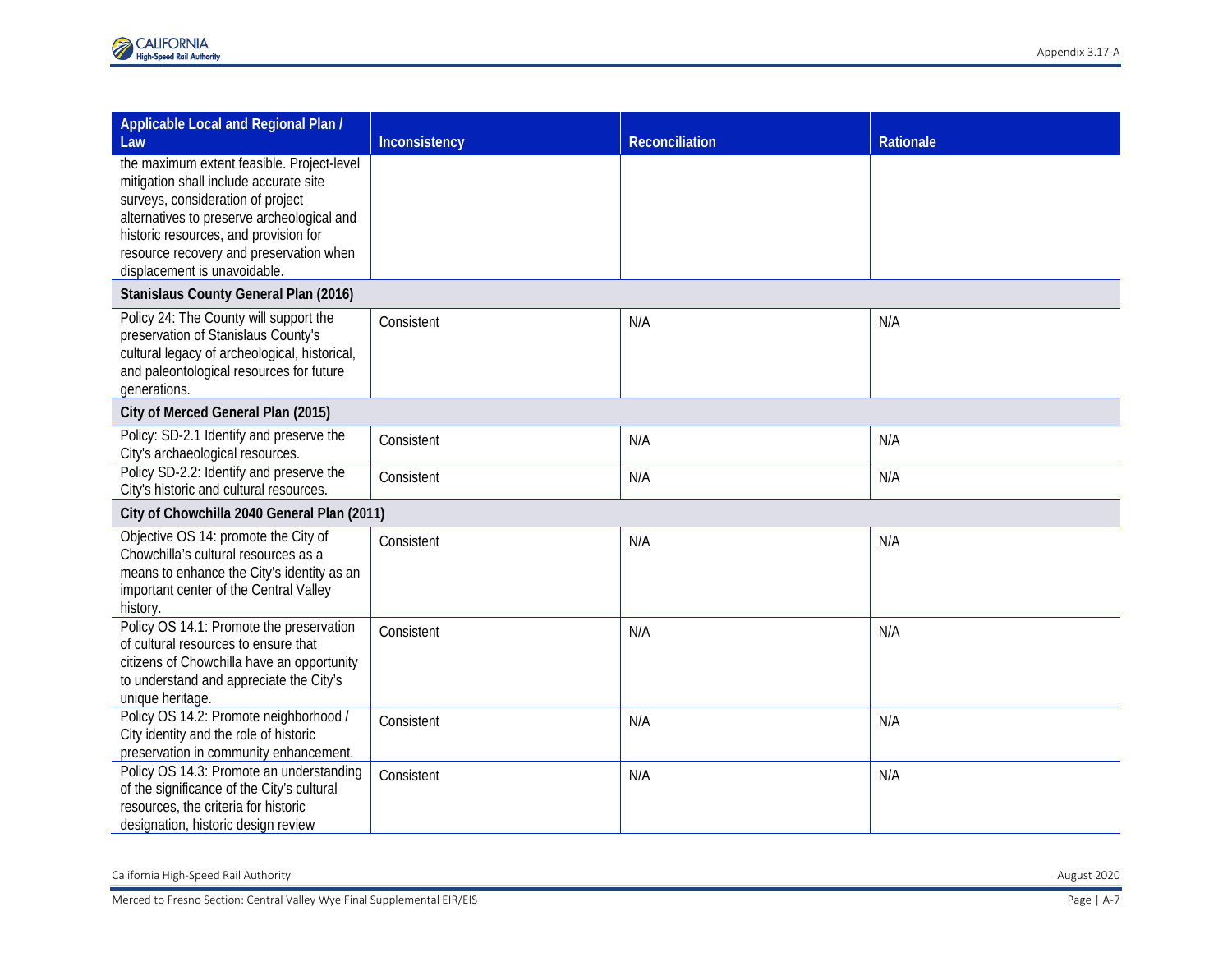

| Applicable Local and Regional Plan /                                                   |               |                |           |
|----------------------------------------------------------------------------------------|---------------|----------------|-----------|
| Law                                                                                    | Inconsistency | Reconciliation | Rationale |
| processes, building permit requirements,<br>and methods for rehabilitating and         |               |                |           |
| preserving historic buildings, sites and                                               |               |                |           |
| landscapes.                                                                            |               |                |           |
| Objective OS 15.1: Identify, preserve and                                              | Consistent    | N/A            | N/A       |
| enhance archaeological, cultural and<br>historical resources.                          |               |                |           |
| Policy OS 15.1: Require archaeological                                                 | Consistent    | N/A            | N/A       |
| studies by a certified archeologist /                                                  |               |                |           |
| historian in areas determined by the City                                              |               |                |           |
| or by a state or federal agency to have                                                |               |                |           |
| potential archeological or historical<br>significance prior to approval of             |               |                |           |
| development and redevelopment projects.                                                |               |                |           |
| Policy OS 15.2: Protect sites of                                                       | Consistent    | N/A            | N/A       |
| archaeological significance and ensure                                                 |               |                |           |
| compliance with all applicable state and<br>federal cultural resources protection and  |               |                |           |
| management laws in its planning and                                                    |               |                |           |
| project review process.                                                                |               |                |           |
| Policy OS 16.1: Promote the preservation                                               | Consistent    | N/A            | N/A       |
| and restoration of historical sites and<br>structures within the City of Chowchilla of |               |                |           |
| local, regional, state or national                                                     |               |                |           |
| significance.                                                                          |               |                |           |
| Policy OS 17.1: Support public and private                                             | Consistent    | N/A            | N/A       |
| efforts to preserve, rehabilitate and<br>continue the use of cultural and historic     |               |                |           |
| structures, sites and districts. Where                                                 |               |                |           |
| applicable, preservation efforts shall                                                 |               |                |           |
| confirm to the current state federal                                                   |               |                |           |
| standards for the treatment of historic                                                |               |                |           |
| property guidelines for preserving<br>rehabilitating, restoring and reconstructing     |               |                |           |
| historic buildings.                                                                    |               |                |           |
| Policy OS 17.2: Promote and encourage                                                  | Consistent    | N/A            | N/A       |
| adaptive reuse of historic buildings.                                                  |               |                |           |
| Consistent with health and safety, other                                               |               |                |           |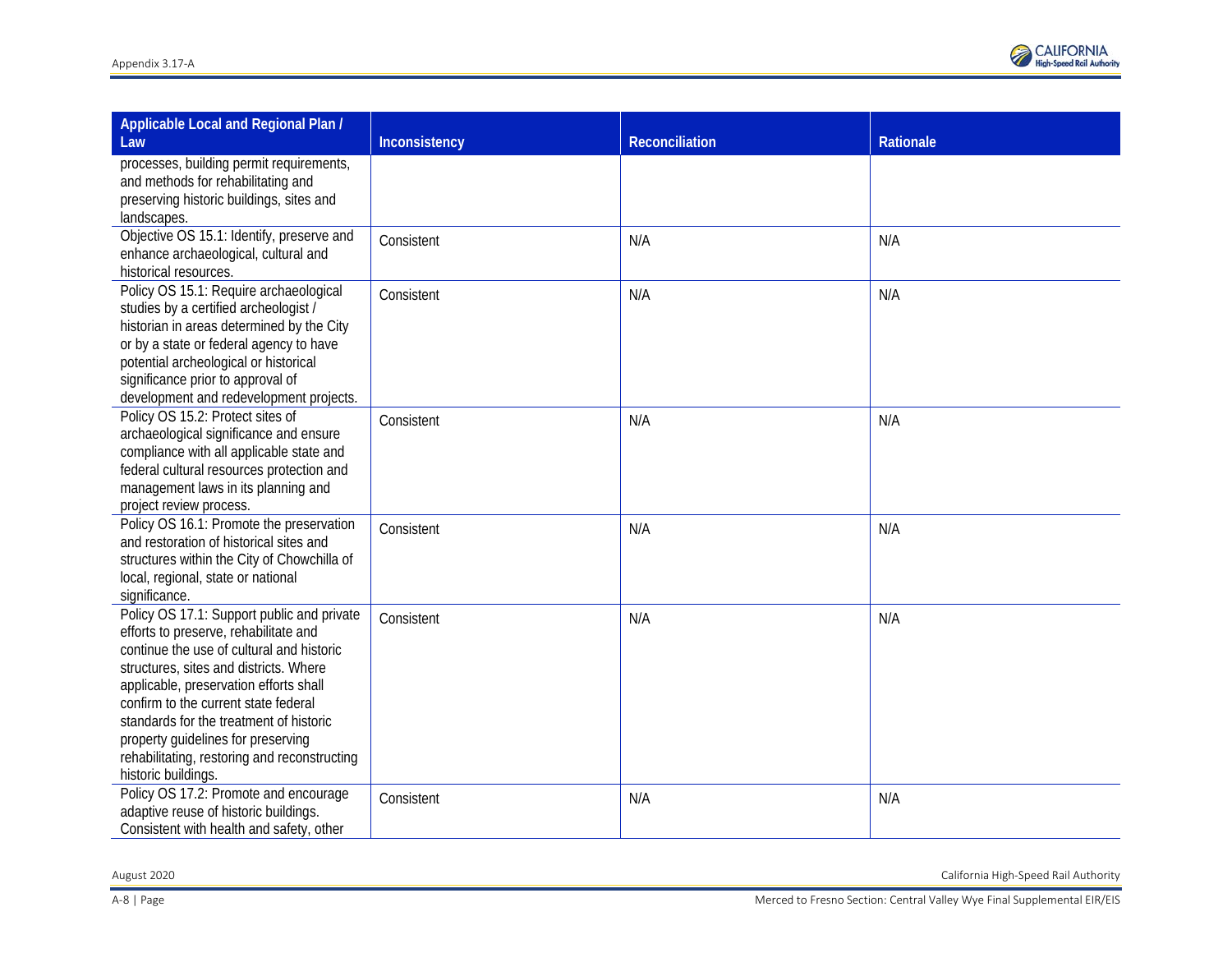| Applicable Local and Regional Plan /                                                  |               |                |           |
|---------------------------------------------------------------------------------------|---------------|----------------|-----------|
| Law                                                                                   | Inconsistency | Reconciliation | Rationale |
| basic considerations, the City shall be                                               |               |                |           |
| flexible in applying building and zoning                                              |               |                |           |
| standards to encourage continued use and                                              |               |                |           |
| adaptive reuse of historic buildings.<br>Policy OS 17.3: Utilize historic             |               |                |           |
| preservation as a tool for encouraging and                                            | Consistent    | N/A            | N/A       |
| supporting mixed use development and                                                  |               |                |           |
| redevelopment of the City's urban core                                                |               |                |           |
| and Downtown District.                                                                |               |                |           |
| Policy OS 17.4: Buildings and other                                                   | Consistent    | N/A            | N/A       |
| cultural resources that are not historically                                          |               |                |           |
| significant but have historical or                                                    |               |                |           |
| architectural value should be preserved or                                            |               |                |           |
| relocated, wherever feasible. Where this is                                           |               |                |           |
| not feasible, the resource shall be                                                   |               |                |           |
| documented and the information retained                                               |               |                |           |
| in a secure, but publicly accessible<br>location.                                     |               |                |           |
| Policy OS 17.5: Historically significant                                              |               |                |           |
| buildings shall not be modified in a way                                              | Consistent    | N/A            | N/A       |
| that affects their historic value or                                                  |               |                |           |
| demolished except to protect public health                                            |               |                |           |
| and safety, or where saving the structure                                             |               |                |           |
| is infeasible.                                                                        |               |                |           |
| Policy OS 17.6: The City of Chowchilla                                                | Consistent    | N/A            | N/A       |
| shall assume its responsibility for historic                                          |               |                |           |
| preservation by protecting and maintaining                                            |               |                |           |
| publicly owned cultural resources. Historic                                           |               |                |           |
| resources include, but are not limited to,<br>buildings, monuments, landscapes, entry |               |                |           |
| monuments, street lighting, street trees,                                             |               |                |           |
| and the scoring, dimensions, and patterns                                             |               |                |           |
| of sidewalks, driveways, curbs and                                                    |               |                |           |
| gutters.                                                                              |               |                |           |
| City of Waterford General Plan (2006)                                                 |               |                |           |
| Policy SD-2.1: Identify and preserve the                                              | Consistent    | N/A            | N/A       |
| City's archaeological resources.                                                      |               |                |           |

California High -Speed Rail Authority August 2020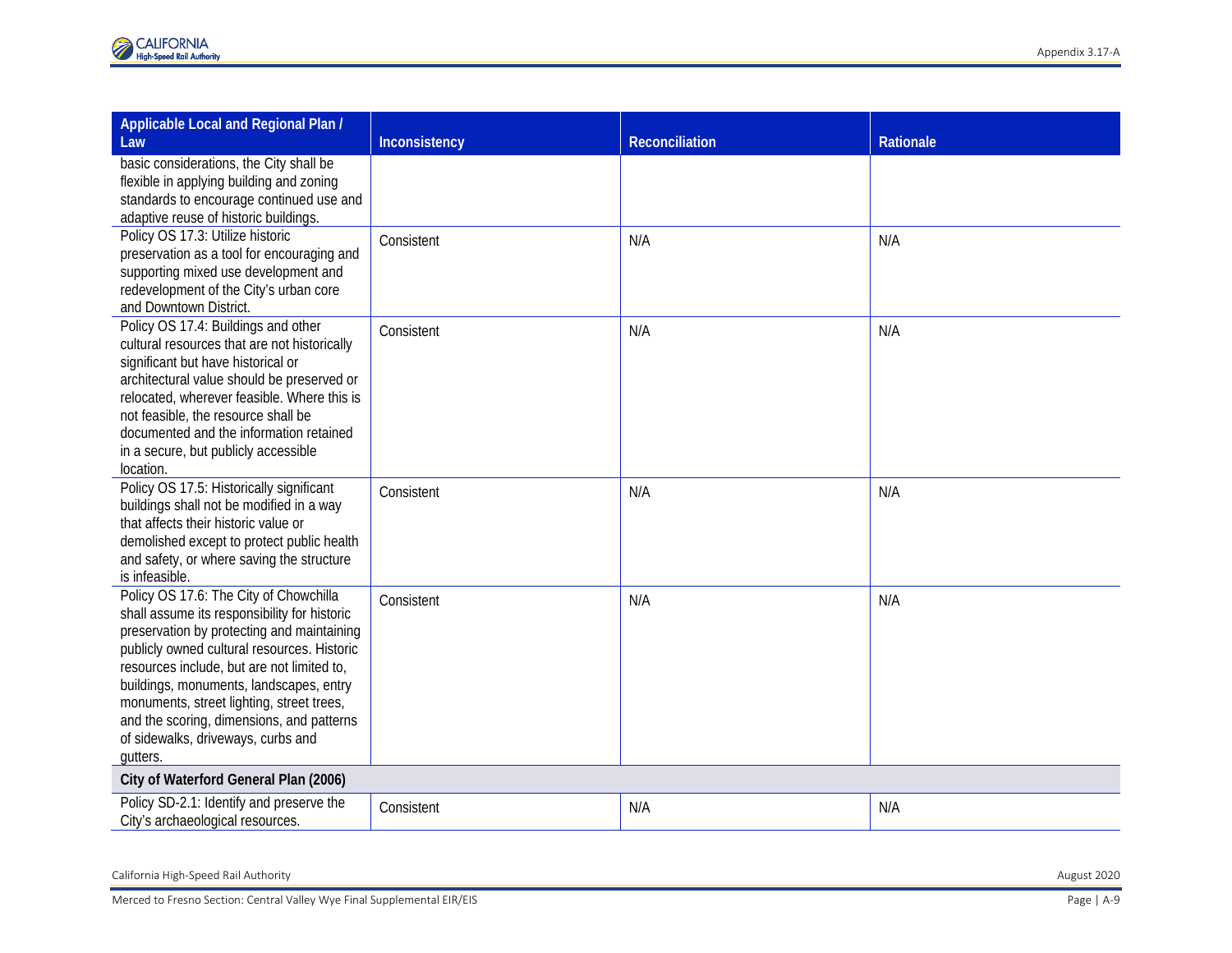| Applicable Local and Regional Plan /<br><b>Law</b>                                  | <b>Inconsistency</b> | <b>Reconciliation</b> | <b>Rationale</b> |
|-------------------------------------------------------------------------------------|----------------------|-----------------------|------------------|
| Policy SD-2.2: Identify and preserve the<br>City's historic and cultural resources. | Consistent           | N/A                   | N/A              |

*Sources: City of Chowchilla 2011; City of Merced, 2015; City of Waterford, 2006; Fresno County 2003; Madera County 1995; Merced County 2013; Stanislaus County, 2016* 

HSR = high-speed rail

IAMF = impact avoidance and minimization feature

MM = Mitigation Measure

Authority = California High-Speed Rail Authority

N/A = not applicable. Reconciliation nor the rationale behind it are provided as it has been determined that the Central Valley Wye alternatives are consistent with requirements and reconciliation will therefore not be required.